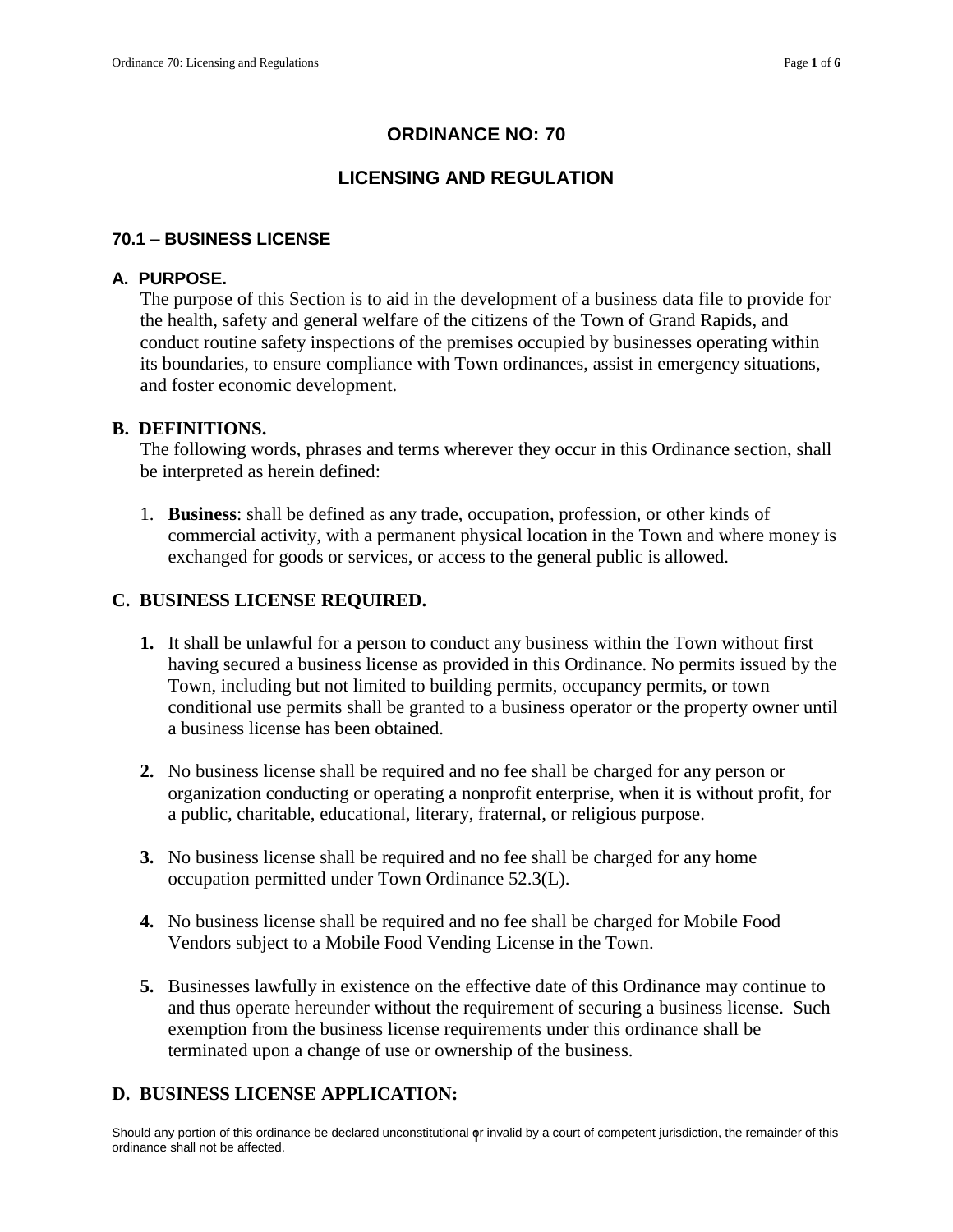- **1.** Applications for a Business License shall be made to the Zoning Administrator on forms approved by the Town Board. The application shall be accompanied by the full amount of the required business license fee.
- **2.** The Zoning Administrator shall investigate all applications and determine if the business conforms to all of the rules and regulations of the Town, and whether or not the business constitutes a significant threat to the health, welfare, and safety of the community. No license shall be issued under the section until the Building Inspector, Zoning Administrator and Fire Inspector have reviewed and made recommendations for approval of the application. Upon the Zoning Administrator's determination of an application meeting the requirements for licensing, he or she shall issue a business license. If the above prerequisites are not complied with, the application shall be denied in writing with the reasons for denial being stated.
- **3.** Any person denied a business license may appeal the denial to the Town Board by filing a written statement within fourteen (14) days after the date registration was denied, setting forth the grounds for appeal. The Town Clerk will notify the applicant, at least 48 hours prior to the hearing date, time and place of such hearing. Notice will be personally served on the appellant.
	- **a)** In determining whether to overturn a denial under subparagraph (3), the Town Board may require, as a condition to granting the license, a business owner implement measures to promote health, safety and general welfare of the community, including but not limited to installation of digital security imaging systems, outdoor lighting, providing adequate parking, or obtaining a required state or county license for a specific business.

### **E. BUSINESS LICENSE FEES.**

The license fee for a Business License shall be set by the Town Board for said license as per Ordinance 39- "Schedule of Fees and Forfeitures," and must be paid to the Town at the time of application.

# **F. BUSINESS LICENSE CONDITIONS.**

- **1.** When there is a change in business name, owner(s) addresses, phone numbers or any other pertinent information since the original business application, the Zoning Administrator must be contacted and the license amended accordingly. No fee shall be required for a license amendment.
- **2.** Each business location shall obtain a business license from the Zoning Administrator. Any operating business which has not obtained a business license prior to operation or within six (6) months after the effective date of this Ordinance shall be subject to penalties as enumerated in Section 70.1(H) of this ordinance.
- **3.** Business licenses are not transferable from person-to-person or to another location within the Town under any circumstance. A change in the type of business shall require a new business license. A change to another Location shall require filing an Application for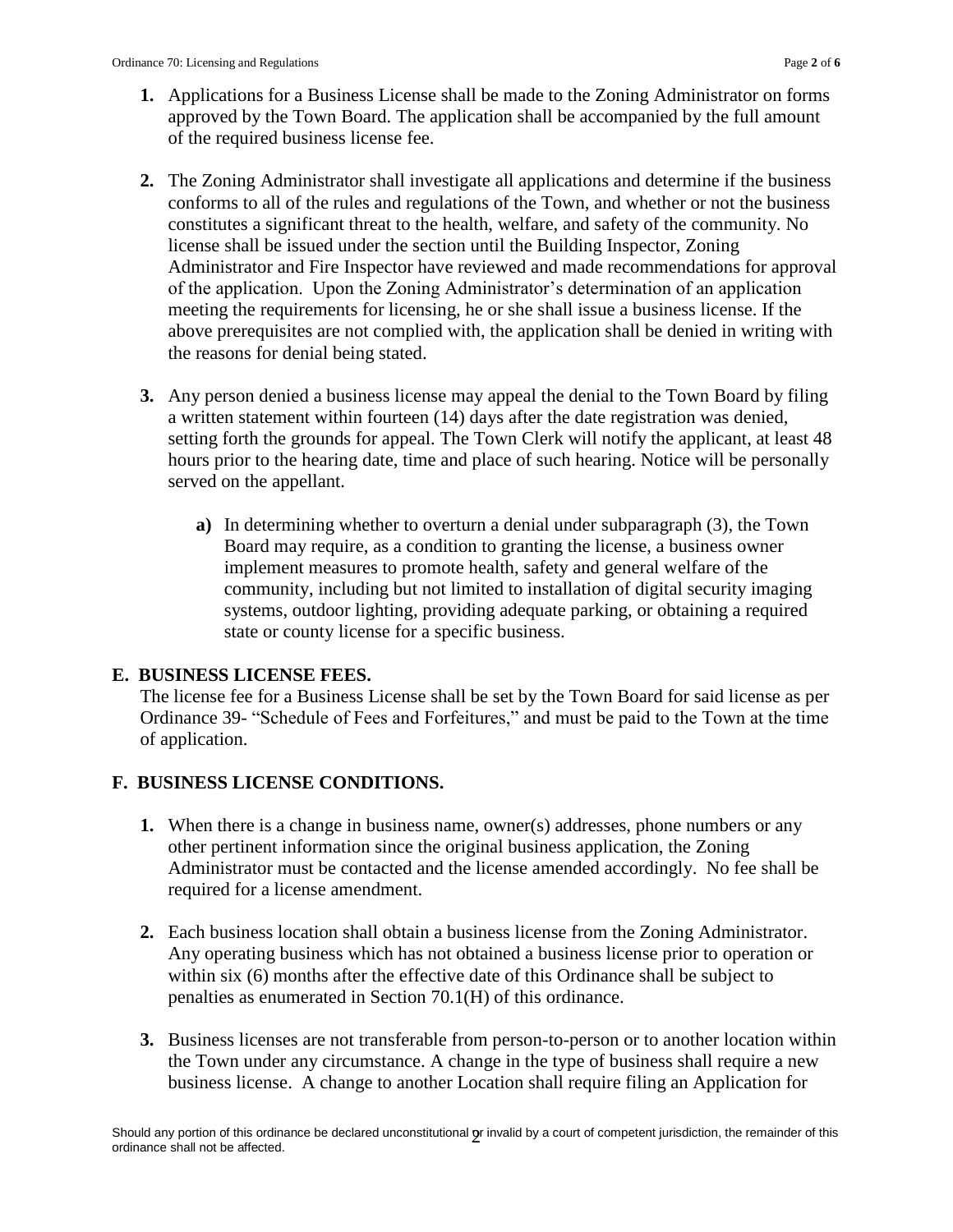Transfer, along with payment of a required Relocation Fee.

- **4.** Any license issued under this chapter shall be placed in a conspicuous place within the business establishment. Any licensee who fails to post a license as required shall be presumed to be operating without a license.
- **5.** Each year, the Zoning Administrator shall request reports from the Town of Grand Rapids Police Department and the Fire Department regarding any complaints received, calls for service or actions taken regarding the business. Staff reports received indicating that there are complaints or actions involving the property may be recommended to the Town Board for suspension or revocation of the business license.
- **6.** A business license acquired under this Ordinance may be suspended or revoked by the Town Board upon its finding, after notice to the license holder of the meeting at which suspension or revocation will be considered, that the terms of this ordinance or a license issued thereunder have been violated. The appeal process under Section 70.1(D)(3) of this Ordinance is available for license holders who have been suspended or revoked under this subsection.

### **G. OUTSTANDING CLAIMS AS A CONDITION OF LICENSE ISSUANCE.**

The Town shall not issue any license to transact any business within the Town, or may imitate procedures to suspend or revoke a Business License of any applicant whose Business permanent physical location:

- **1.** Has delinquent taxes within the Town or who has delinquent assessments, forfeitures or other financial claims owed to the Town.
- **2.** As it relates to taxes, subparagraph (1) shall not cause the suspension or revocation of an existing license if real taxes are delinquent for not more than one year.

# **H. PENALTIES.**

- **1.** Any person who operates a business within the Town of Grand Rapids without a license, or who violates any term or provision of this Ordinance shall, upon conviction, be subjected to forfeiture per Ordinance 39 "Schedule of Fees and Forfeitures," together with the costs of prosecution. Each day a violation exists or continues shall constitute a separate offense.
- **2.** In addition to any other penalties provided in this Section, whenever a business is being operated illegally or without a valid business license, the Town may seek to close down said business through any lawful process, including, but not limited to, injunctive measures.

### **70.2 – MOBILE FOOD VENDING LICENSE**

#### **A. DEFINITIONS.**

The following words, phrases and terms wherever they occur in this Ordinance section, shall be interpreted as herein defined:

Should any portion of this ordinance be declared unconstitutional **g**r invalid by a court of competent jurisdiction, the remainder of this<br>ordinance shall not be affected.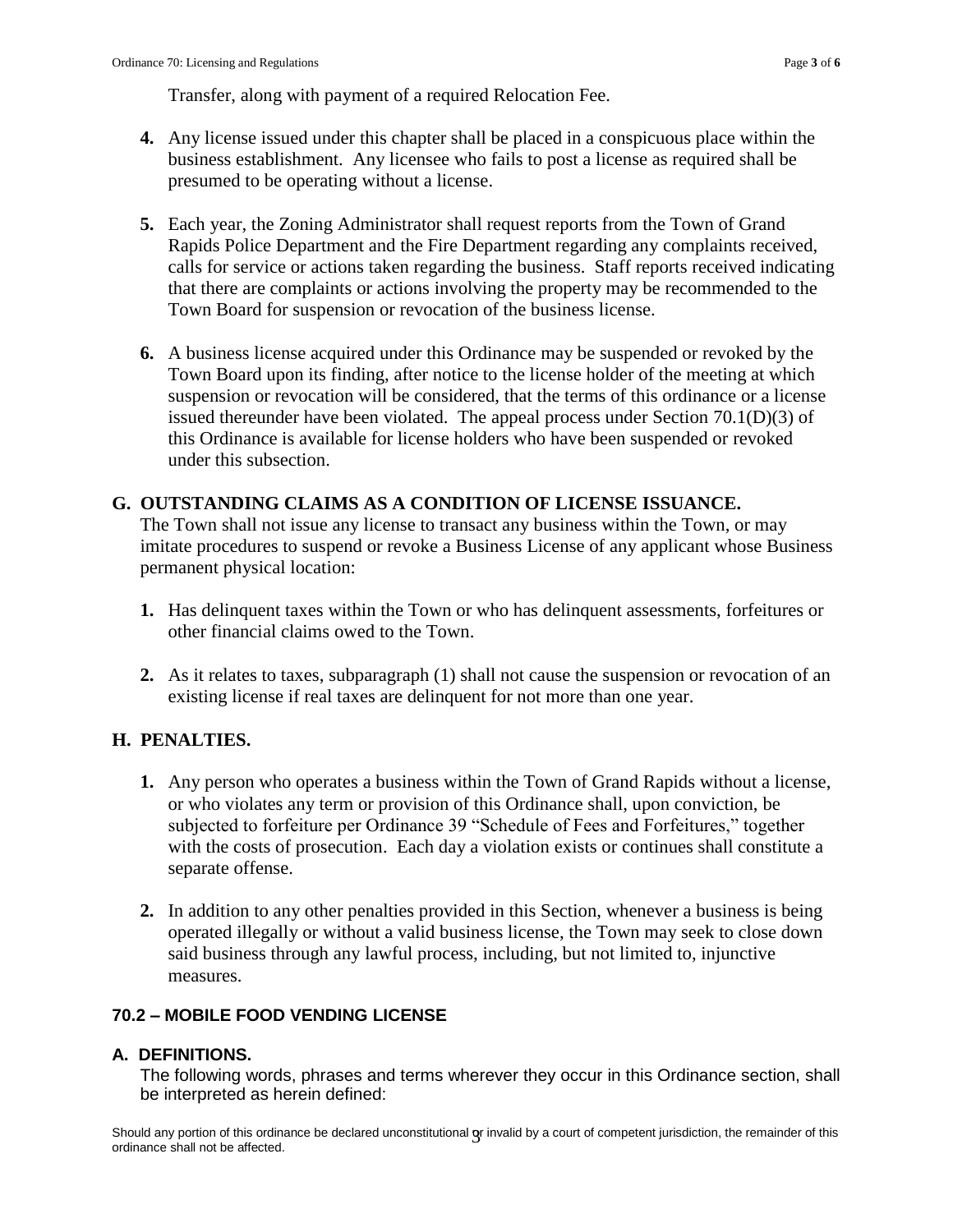- **1. Fixed Food Establishment**: shall mean a restaurant or food establishment where food is prepared or served that is a permanent fixed location.
- **2. Mobile Food Vehicle**: shall mean a self-contained, moveable food unit, including vehicles, carts and trailers, where food is prepared, processed, served or sold from, and which periodically or continuously changes location. A Mobile Food Vehicle does not include vehicles that are used solely to transport or deliver food.
- **3. Mobile Food Vendor**: shall mean the owner of a Mobile Food Vehicle, hereinafter referred to as "Vendor."

### **B. MOBILE FOOD VENDING LICENSE REQUIRED.**

- **1.** It shall be unlawful for any person to operate a Mobile Food Vehicle within a public rightof-way, on public property, or from private property open to the public in the Town of Grand Rapids, without first having obtained a valid mobile food vending license as prescribed in this Ordinance.
- **2.** No Mobile Food Vending License shall be required and no fee shall be charged for any person or organization vending within an event location area upon which a public event licensed or sanctioned by the Town is occurring.

# **C. MOBILE FOOD VENDING LICENSE APPLICATION.**

Any person desiring to operate a Mobile Food Vehicle will make written application for a mobile food vending license to the Town Zoning Administrator's office. The application for such license shall be provided by the Town Zoning Administrator's office.

- **1.** Upon receipt of an application for a mobile food vending license, the Zoning Administrator may conduct a background check of an applicant and any proposed operator of a Mobile Food Vehicle, and may refer to the Chief of Police or his or her designee who may make and complete an investigation of the statements made in such application. Any such investigation will be completed as soon as practicable. The Town Zoning Administrator may refuse to register the applicant if any of the following is determined:
	- **a)** The application contains any material omission or materially inaccurate statement.
	- **b)** The applicant was convicted of a crime, statutory violation or ordinance violation within the last five years, the nature of which is directly related to the applicant's fitness to engage in direct sales of food.
	- **c)** The applicant failed to comply with any requirements of local or state agencies directly related to establishment as a mobile food vendor.
- **2.** In review of the application, the Town of Grand Rapids may request additional information of an applicant to determine if issuance of a mobile food vending license to a particular applicant would be in the best interest of the public.
- **3.** Any person denied a mobile vending license may appeal the denial to the Town Board by filing a written statement within fourteen (14) days after the date registration was denied, setting forth the grounds for appeal. The Town Clerk will notify the applicant, at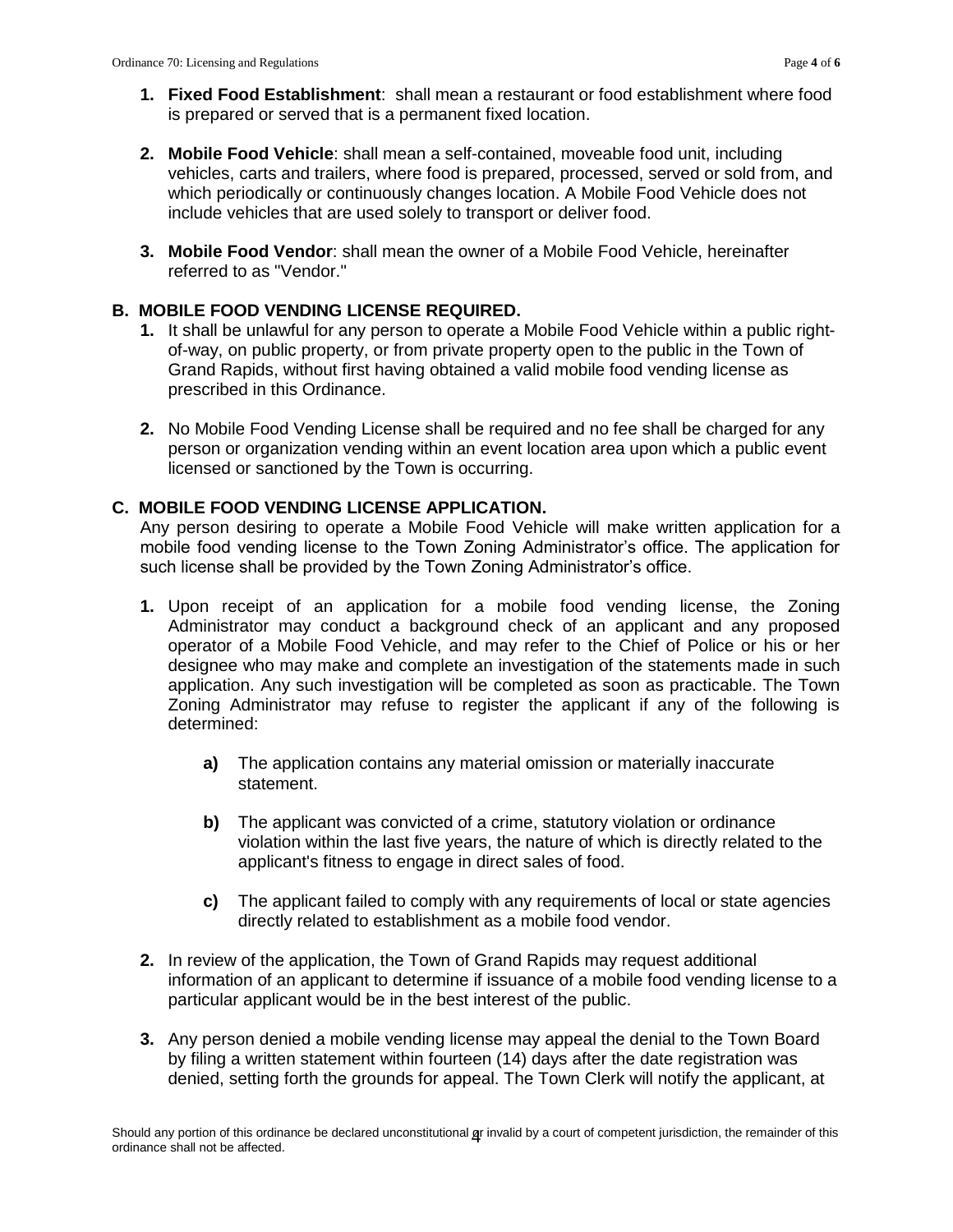least 48 hours prior to the hearing date, time and place of such hearing. Notice will be personally served on the appellant

### **D. MOBILE FOOD LICENSE FEES AND CONDITIONS.**

- **1.** All Mobile Food Vendors shall pay an annual license fee. The annual license fee for mobile food vendors shall be set by Town policy for said license as per Ordinance 39- "Schedule of Fees and Forfeitures," and must be paid to the Town at the time of application. This fee shall not be prorated.
- **2.** Each mobile food vending license will expire on December 31 of each year.
- **3.** A mobile food vending license is not transferrable from person to person.
- **4.** The mobile food vending license must be permanently and prominently affixed to the Mobile Food Vehicle. A mobile food vending license is not transferrable between Mobile Food Vehicles.
- **5.** A Mobile Food Vending License acquired under this Ordinance may be suspended or revoked by the Town Board upon its finding, after notice to the license holder of the meeting at which suspension or revocation will be considered, that the terms of this ordinance or a permit issued thereunder have been violated. The appeal process under Section 70.2(C)(3) of this Ordinance is available for license holders who have been suspended or revoked under this subsection.

### **E. APPLICATION FOR PERMIT.**

- **1.** Mobile food vehicle vending locations shall be allowed in all areas of the Town (subject to limitations within residential areas). All Vendors will maintain the appropriate distances from crosswalks and curbs. A Mobile Food Vehicle shall be arranged for waiting on customers and have customers line up in a way that avoids conflict between customers and the traveling public, including pedestrians, parked vehicles and moving vehicles. Mobile Food Vehicles are not permitted on any public sidewalk. Mobile Food Vehicle locations are not restricted on private property.
- **2.** A person with a valid driver's license of such a classification to allow the operation of the Mobile Food Vehicle shall be with the vehicle at all times that any food service or sales activity is taking place from the Mobile Food Vehicle. Operators shall abide by all parking and traffic laws, ordinances, statutes, rules, and regulations at all times, except that a Mobile Food Vehicle that is of such a length that it occupies all or a portion of two marked parking spaces may park in said spaces so long as it abides by all other parking restrictions, when applicable. The Vendor is liable for any violation of this subsection.
- **3.** No person shall park or operate a Mobile Food Vehicle in a location adjacent to or within a two-hundred (200) foot radius of the nearest edge of any building or section of a building comprising a licensed Fixed Food Establishment, excluding any patio, awning, or temporary enclosure attached thereto. This requirement may be waived if the most recent application for a mobile food vending license was submitted together with the written consent of the owner of the adjacent licensed fixed food establishment.
- **4.** Mobile food Vehicles are allowed adjacent to or within parks within the Town, but shall not be parked or operate in a location adjacent to or within a two-hundred (200) foot radius of the nearest edge of any building or section of a building located in a Town park